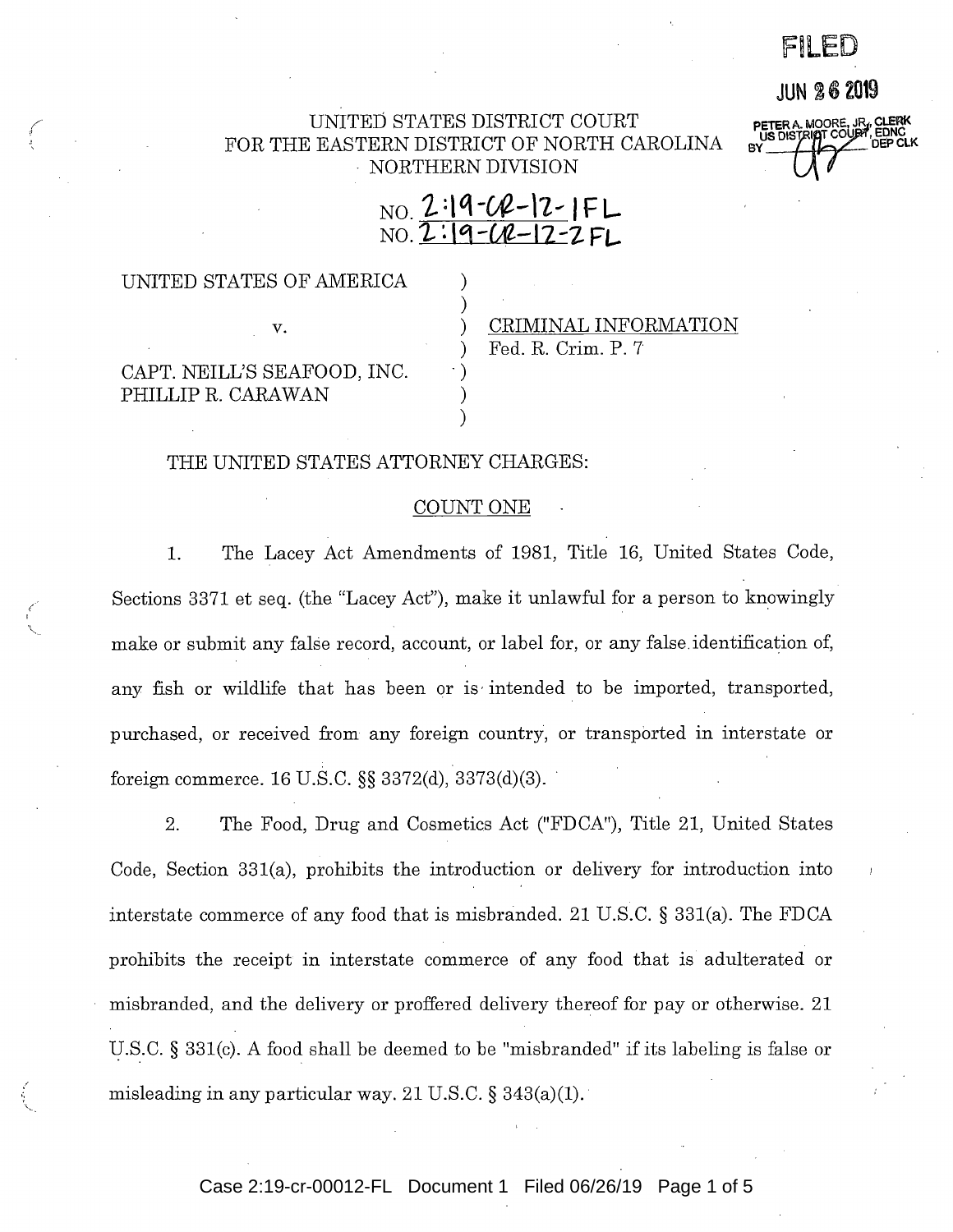3. The Tariff Act, Title 19, United States Code, Section 1304(a) requires every article of foreign origin (or its container, as provided in subsection (b)) imported into the United States to be marked in a conspicuous place, as legibly, indelibly, and permanently as the nature of the article (or container) will permit, in such manner as to indicate to an ultimate purchaser in the United States the English name of the country of origin of the article. 19 U.S.C. § 1304(a) and 19 C.F.R. § 134.

4. The Atlantic Blue Crab is so named because of its sapphire-tinted claws. Prized by humans for their sweet, tender meat, these wide-ranging, ten-legged crustaceans are among the most heavily harvested creatures on the planet. Their scientific name, *Callinectes sapidus sapidus,* means "savory beautiful swimmer." Blue crabs are found in brackish coastal lagoons and estuaries from Nova Scotia, through the Gulf of Mexico, and as far south as Uruguay. In the United States, the blue crab fishery is seasonal. They are available for harvest during warm-water months, typically March through November.

5. CAPT. NEILVS SEAFOOD, INC. ("CAPT. NEILL'S" or "the COMPANY"), was a North Carolina corporation in the business of purchasing, processing, packaging, transporting, and selling, seafood and seafood products, including crab meat from domestically harvested Atlantic blue crab *(Callinectes sapidus sapidus)* ("domestic blue crab"), and products made from Atlantic blue crab. The COMPANY marketed itself as a "North Carolina based company producing fresh domestic crabmeat for almost 30 years."

2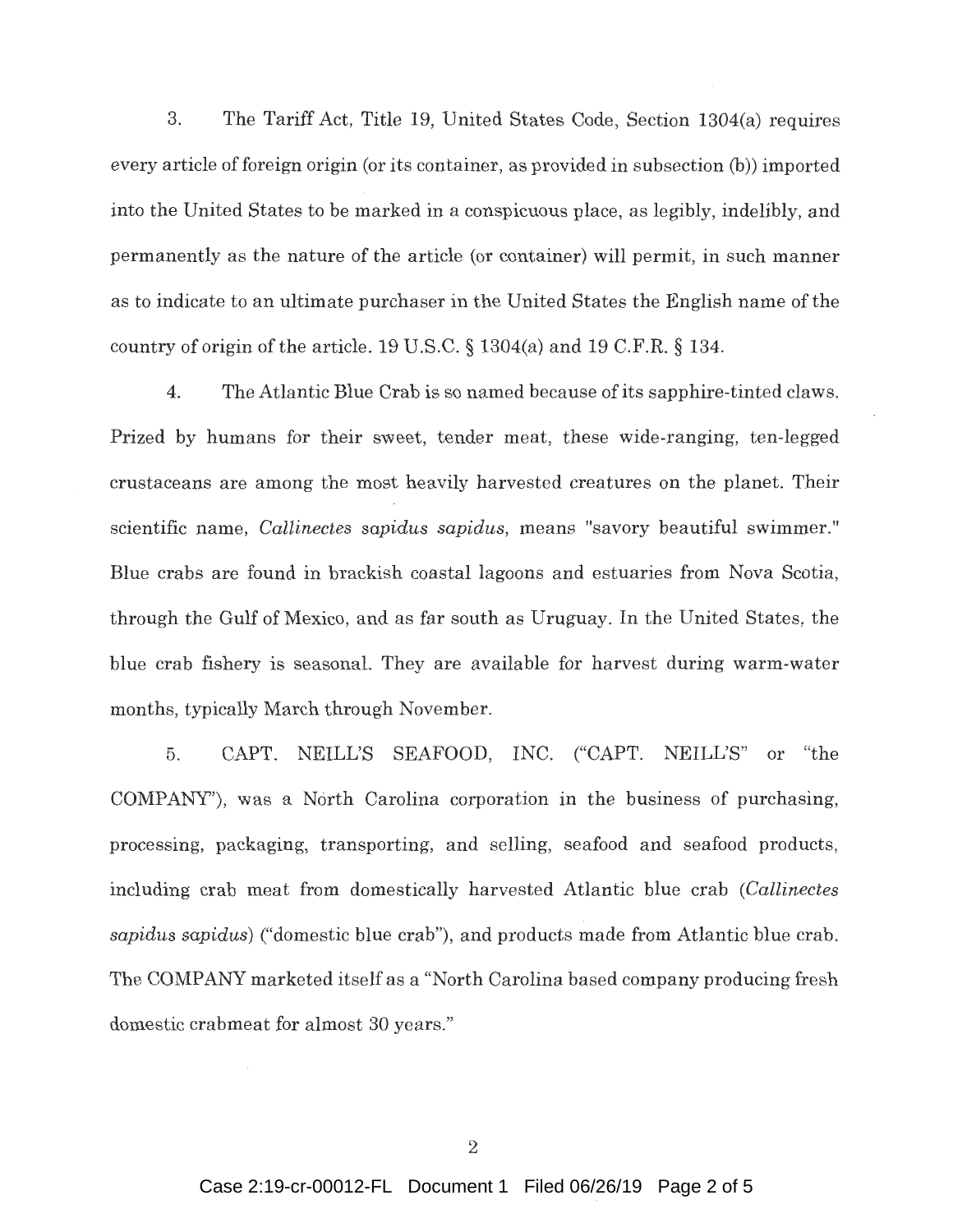6. As part of its business, CAPT. NEILL'S purchased live domestic blue crab. CAPT NEILL'S employed workers to steam, pick, and process the meat from the domestic blue crab. The picked crab meat was then sorted and packed as "jumbo lump," "lump," "backfin,'' or "special," depending on the size. If supply of picked crab meat exceeded customer demand, CAPT. NEILL'S froze and stored picked crab meat at an off-site facility, and sold that crab meat when customer demand exceeded the supply of domestic blue crab available to CAPT. NEILL'S.

7. As part of its business, CAPT. NEILL's also purchased crab meat from species other 'than blue crab, including crab indigenous to, and exported from, South America *(Callinectes sapidus acutidens)* and Asia *(Portunus pelagicus).* 

8. As part of its business, CAPT. NEILL'S sold crab meat to wholesale member stores, grocery store chains, and retail establishments.

9. PHILLIP R. CARAWAN ("CARAWAN") was the owner and operator of CAPT. NEILL'S, and acted as the President and Chief Executive Officer of the corporation. CARA WAN was responsible for overseeing the daily operations of the COMPANY. CARAWAN managed and directed employees of the COMPANY with respect to the processing, packaging, and labeling of crab meat.

10. For periods of time, beginning on an unknown date, but at least as early as January 1, 2012, and continuing through June 16, 2015, CAPT. NEILL'S was unable to satisfy customer demand for domestically harvested blue crab; nor did CAPT. NEILL'S have frozen domestically harvested blue crab to satisfy customer demand. CARAWAN caused CAPT. NEILL'S to purchase foreign crab meat from

3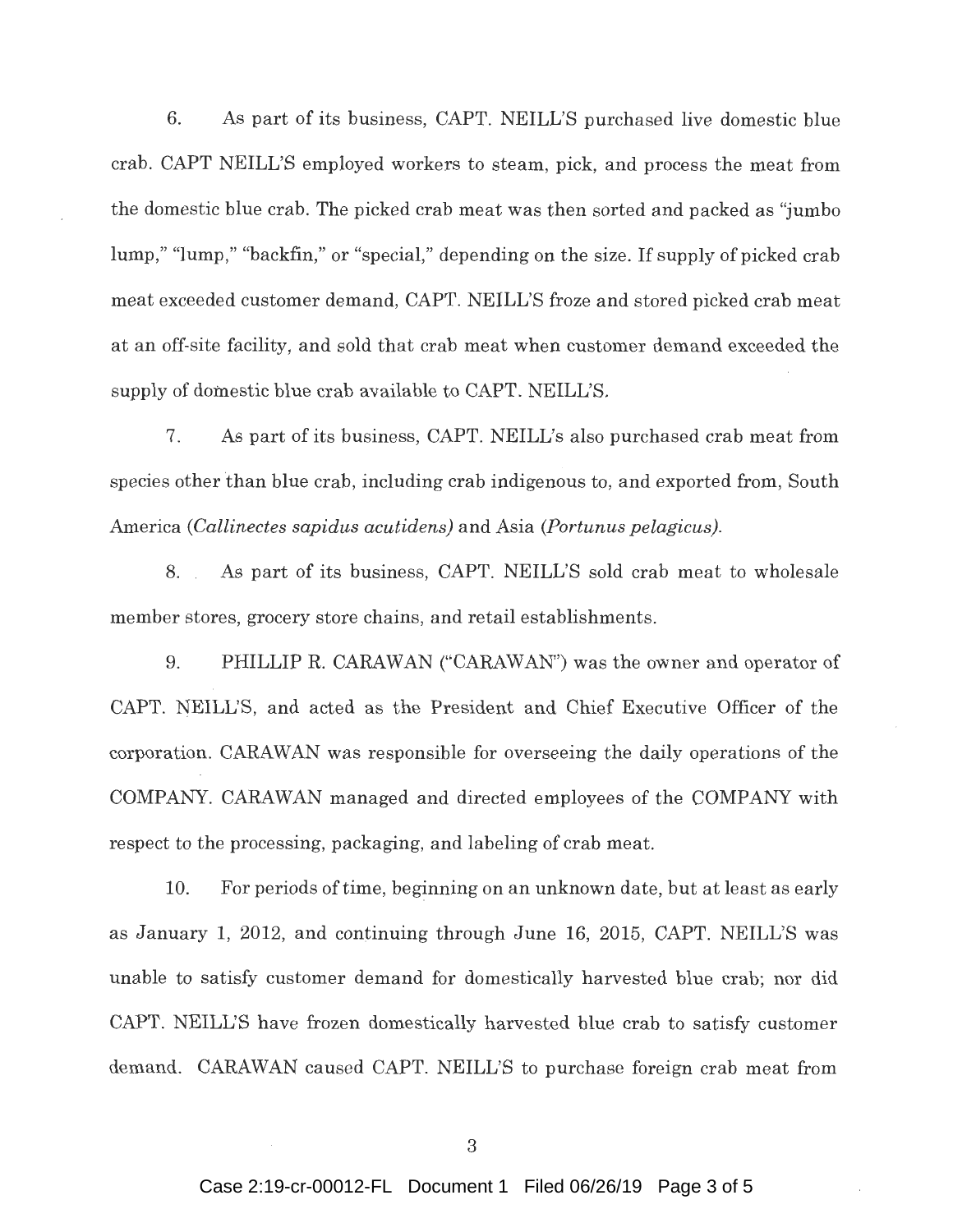South America and Asia. CARAWAN then directed CAPT. NEILL'S employees to repack foreign crab meat into containers labeled "Product of USA," which CAPT. NEILL'S then sold to customers as jumbo domestically harvested blue crab. CARAWAN knew that the crab meat CAPT. NEILL'S sold during that time period was labeled and represented as domestically harvested crab meat when, in truth and in fact, it was or contained foreign crab meat. CARAWAN and CAPT. NEILL'S did not inform their customers of the meat's true origin.

7. On or about the times stated below, and in the amounts stated below, at the direction of CARAWAN, CAPT. NEILL'S purchased and repackaged foreign jumbo crab meat from South America and Asia. The foreign jumbo crab meat was repacked into containers labeled "Product of USA," which CAPT. NEILL'S then sold. The relevant sales are set forth below:

| <b>Dates</b>                   | Lbs. of Foreign<br>Jumbo Crab<br><b>Meat Purchased</b> | Average<br>Wholesale<br>Price | Total          |
|--------------------------------|--------------------------------------------------------|-------------------------------|----------------|
|                                | and Repacked                                           |                               |                |
| Jan. 1, $2012 - Dec. 31, 2012$ | 22,896                                                 | \$21.00                       | \$480,816.00   |
| Jan. 1, $2013 - Dec. 31, 2013$ | 51,278                                                 | \$22.00                       | \$1,128,116.00 |
| Jan. 1, $2014 - Dec. 31, 2014$ | 62,843                                                 | \$23.00                       | \$1,445,389.00 |
| Jan. 1, $2015 - Dec. 31, 2015$ | 42,855                                                 | \$24.00                       | \$1,028,520.00 |
| <b>Total Sales</b>             |                                                        |                               | \$4,082,841.00 |

11. During the relevant timeframe, the retail market value of the mislabeled jumbo crab meat was \$4,082,841.